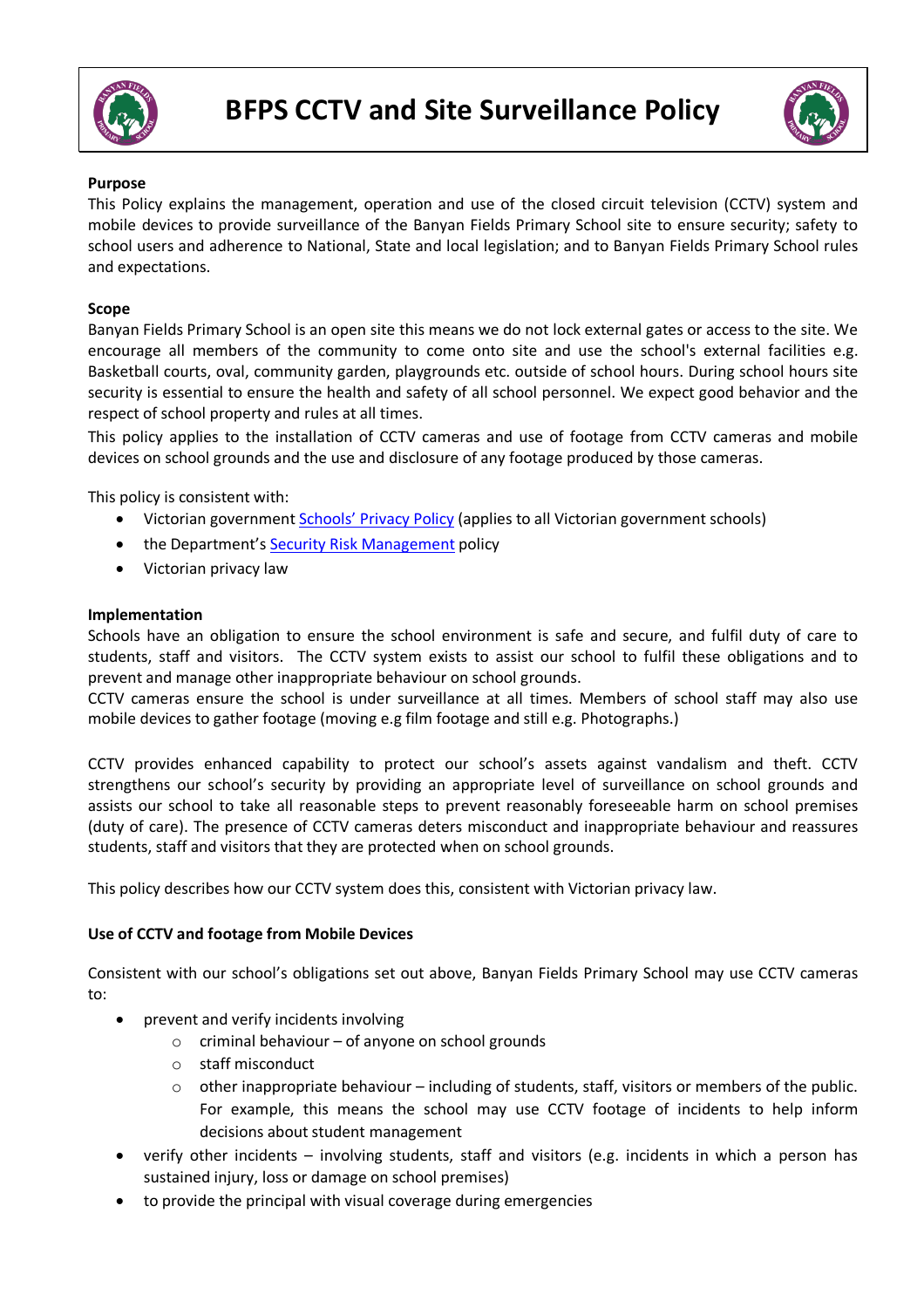CCTV cameras are NOT:

- hidden or covert
- located in private areas such as toilets, changing rooms or staff rooms
- used to monitor student or staff work performance

### **Location of CCTV cameras in our school**

In our school, CCTV cameras are located:

- Internally
	- o Corridors
	- o Reception
	- o BER
	- o Resource Centre
- Externally
	- o School entrances
	- o Breezeways
	- o Buildings
	- o Play spaces eg; playgrounds, oval, basketball colour and turf area

A notice is located near each CCTV camera which alerts people to the presence of the camera and this CCTV Policy.

# **Access to CCTV footage and footage from Mobile Devices**

CCTV footage is only accessed for the purposes set out in this policy (see 'Use of CCTV footage') and only by the following people:

- 1. the principal or nominee, including people explicitly authorised by the principal
- 2. central and regional Department staff, when required to assist the school for an above purpose
- 3. any other people permitted by law.

# **Showing footage to staff, students and/or their parents involved in incidents**

When using CCTV for the purposes listed in this policy under the heading 'Use of CCTV' and only when appropriate, the principal may show specific footage of an incident to those directly involved, including relevant staff, students and/or their parents.

This means that any person on school premises may be captured on CCTV footage of an incident that the principal may subsequently show to staff, students and/or their parents.

The school cannot give copies of CCTV footage to staff, students, parents or any other parties. Any requests for a copy of CCTV footage must be made to the Department's Freedom of Information Unit, as set out below.

# **Managing and securing the CCTV system**

The principal or their nominee is responsible for managing and securing the CCTV system including:

- 1. operation of the CCTV system and ensuring it complies with this policy
- 2. considering the appropriate location and use of cameras and method for storing CCTV footage
- 3. maintaining and upgrading cameras when required.

# **Ownership of CCTV footage and footage from Mobile Devices**